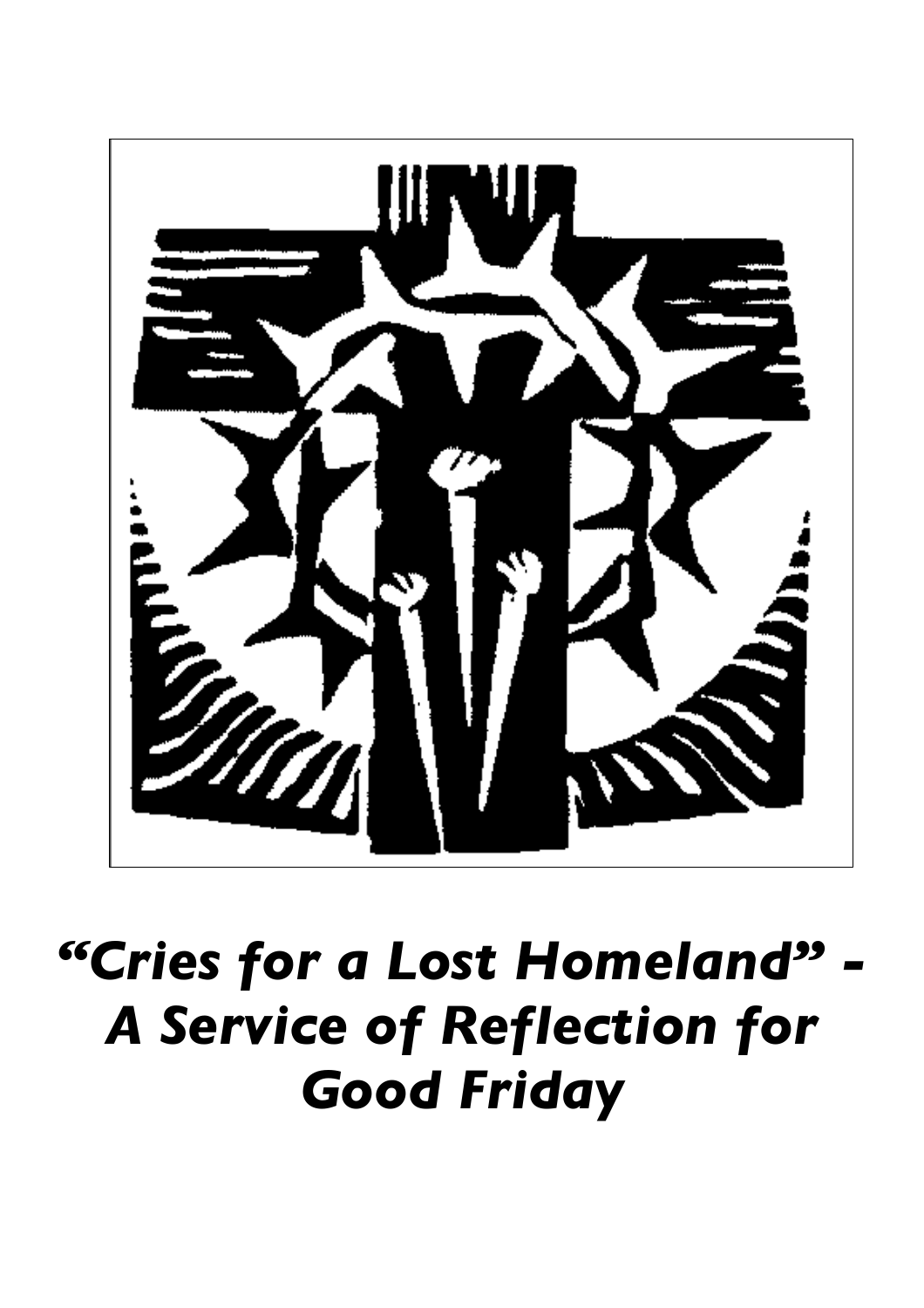**Welcome to St James,** the parish Church of Bulkington. Thank you for joining us today, onsite or online. We are very glad to be with you.

**Good Friday** is the most solemn day of the Church's year. We enter into the darkness and dereliction of the cross as we contemplate Jesus. As today also makes clear, even in the midst of the horror of the cross, God's love is poured out in Jesus' death.

**This service is being livestreamed** so that as many as would like to can be part of our worship. The camera will only focus on those contributing to the service.

### **There will be no collection plate passed around today, but please give generously to support St James.** You can

- Leave a cash donation (including brown envelopes) in the plate provided on your way in or out of Church
- Join the Parish Giving Scheme (please speak to Rev Charles about this)
- Online at https://tinyurl.com/y5o6gncq (the QR code will take you to this page)
- Make an electronic donation via bank transfer or standing order.

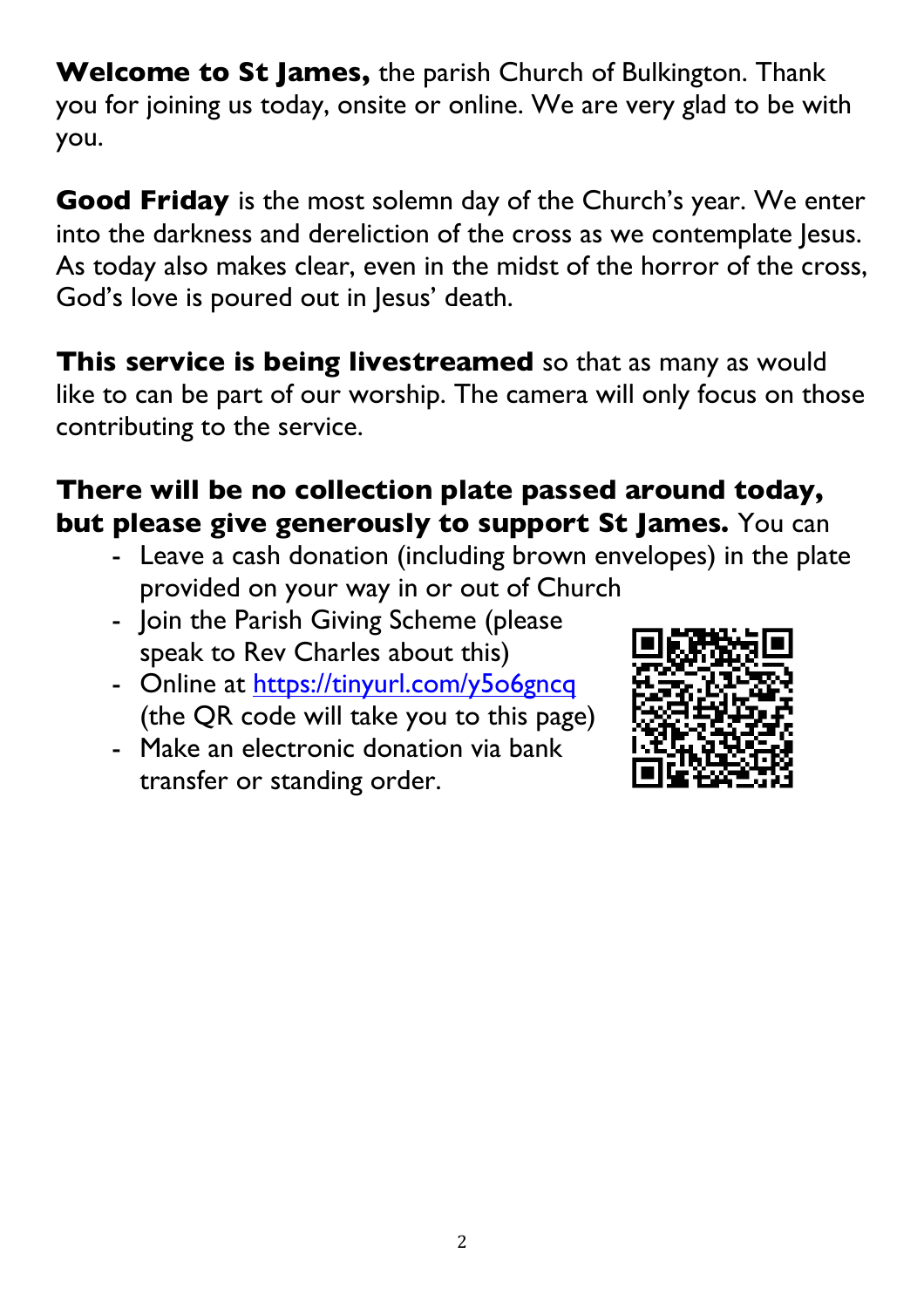## **Some information about our worship today**

As we come to the foot of the cross, our reflections today are drawn from Bishop Guli Francis-Dehqani's 2021 book *Cries for a Lost Homeland: Reflections on Jesus' Sayings from the Cross*.

Bishop Guli is the Bishop of Chelmsford. She was born in Iran to a family who were part of the tiny Anglican Church established by missionaries. As a child and a teenager, Bishop Guli witnessed the trauma of the Islamic Revolution of 1979, in which the Church and her family suffered great loss, including the murder of her brother. She was a refugee and came to the UK in 1980 at the age of 14.

In her reflections on Jesus' sayings from the cross, she draws on the riches and beauty of her native Persian culture and her experience of exile to reveal that in Christ all our stories find a homecoming.



*A tile from St Luke's Church, Isfahan, central Iran. The calligraphy gives the name of Jesus Christ, along with eight descriptions of his character and being: founder; advocate; intermediary; servant; weight-bearer; lover; sacrifice; guide.*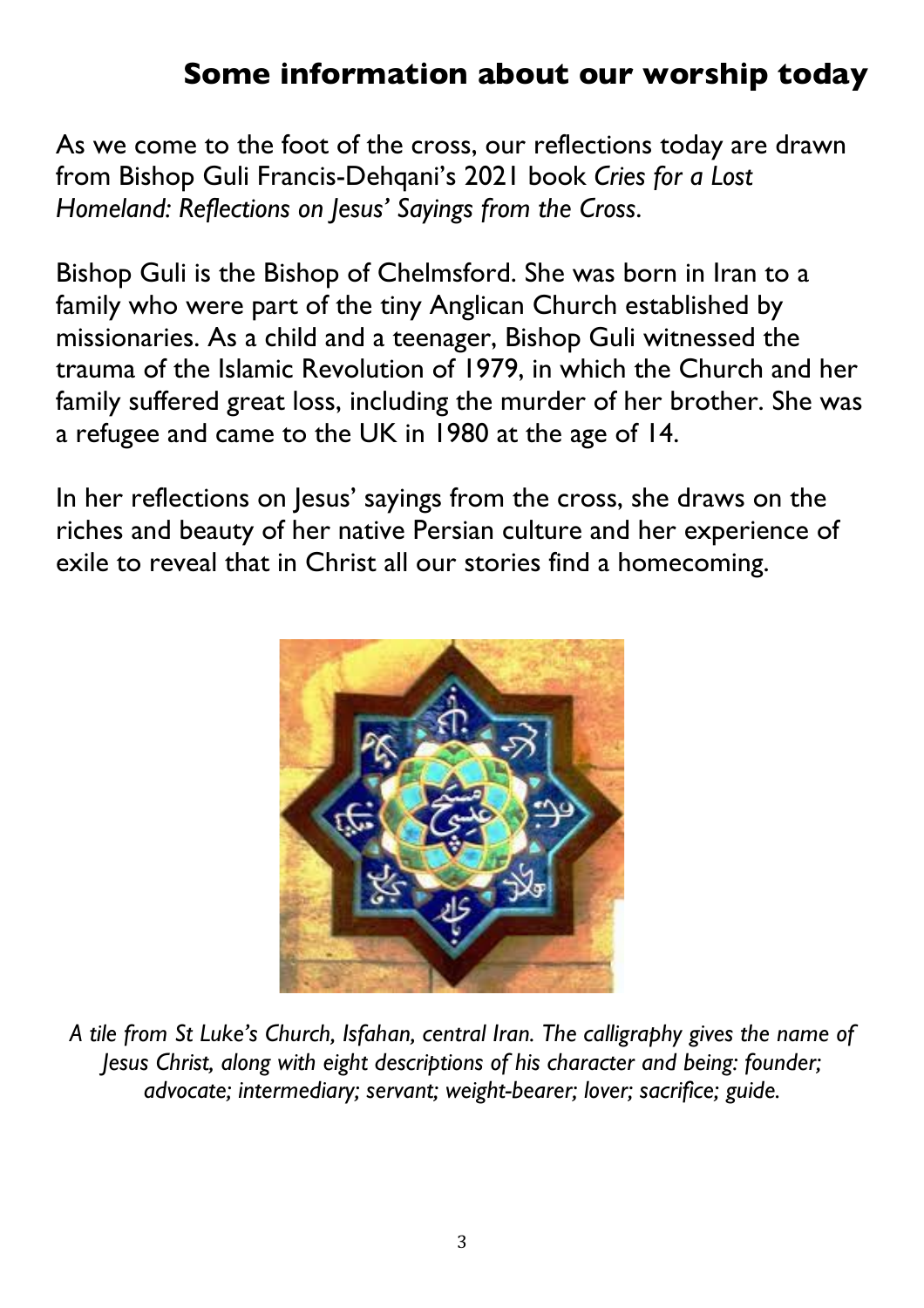## **There is a Green Hill Far Away**

*sung by St Martin's Voices*

- 1 There is a green hill far away, without a city wall, where the dear Lord was crucified, who died to save us all.
- 2 We may not know, we cannot tell, what pains he had to bear, but we believe it was for us he hung and suffered there.
- 3 He died that we might be forgiven, he died to make us good, that we might go at last to heaven, saved by his precious blood.
- 4 There was no other good enough to pay the price of sin; he only could unlock the gate of heaven, and let us in.
- 5 O dearly, dearly has he loved, and we must love him too, and trust in his redeeming blood, and try his works to do.

*Cecil Frances Alexander (née Humphreys) (1818-1895)*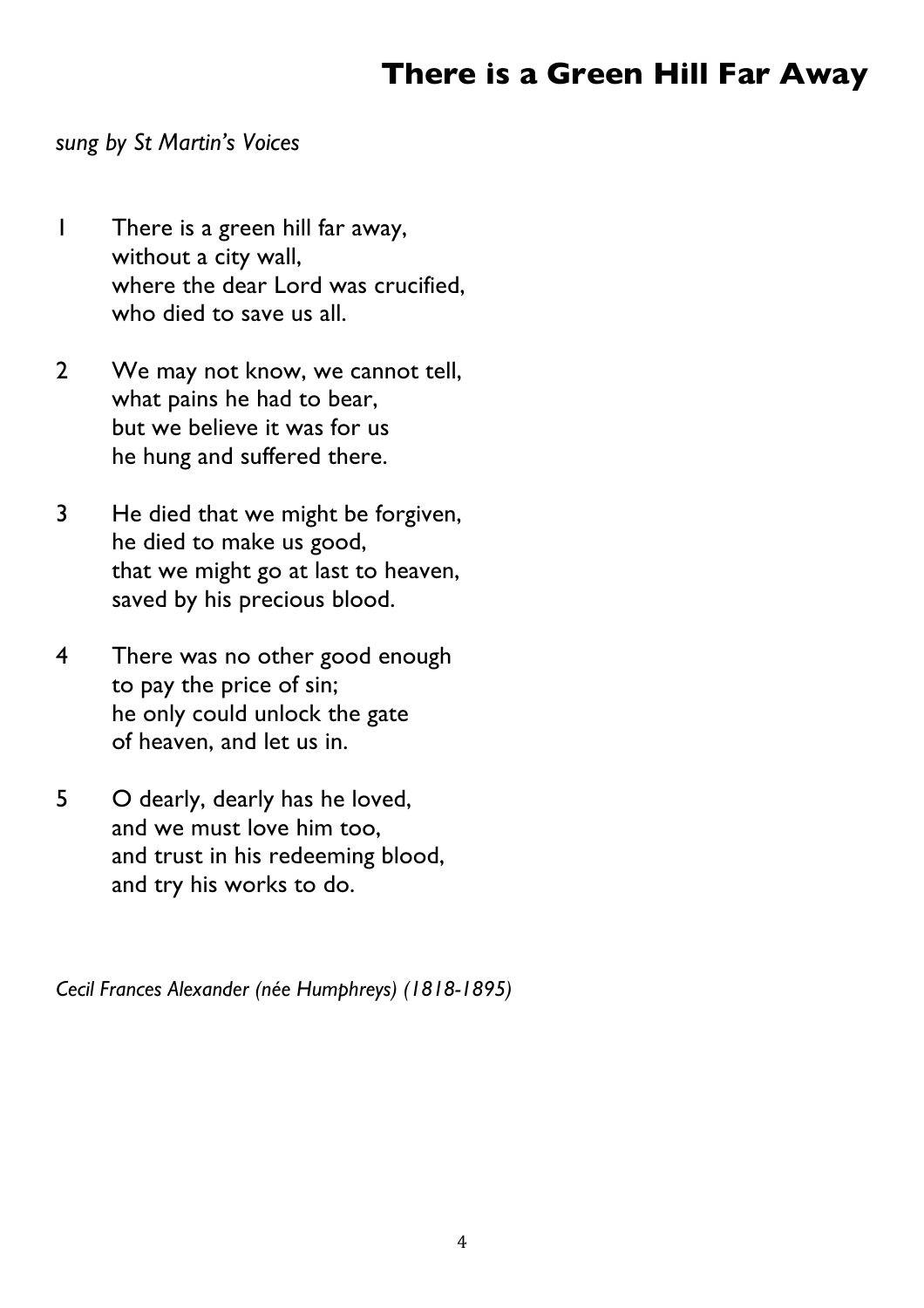# **Opening Prayer**

Eternal God, in the cross of Jesus we see the cost of our sin and the depth of your love: in humble hope and fear may we place at his feet all that we have and all that we are, through Jesus Christ our Lord. *All:* **Amen.** 

# **Reading – Luke 23:33-38**

**<sup>33</sup>** When they came to the place that is called The Skull, they crucified Jesus there with the criminals, one on his right and one on his left. **<sup>34</sup>** Then Jesus said, 'Father, forgive them; for they do not know what they are doing.' And they cast lots to divide his clothing. **<sup>35</sup>** And the people stood by, watching; but the leaders scoffed at him, saying, 'He saved others; let him save himself if he is the Messiah of God, his chosen one!' **<sup>36</sup>** The soldiers also mocked him, coming up and offering him sour wine, **<sup>37</sup>** and saying, 'If you are the King of the Jews, save yourself!' **<sup>38</sup>** There was also an inscription over him, 'This is the King of the Jews.'

This is the word of the Lord

#### *All:* **Thanks be to God.**

**Reflection – 'Father, forgive'**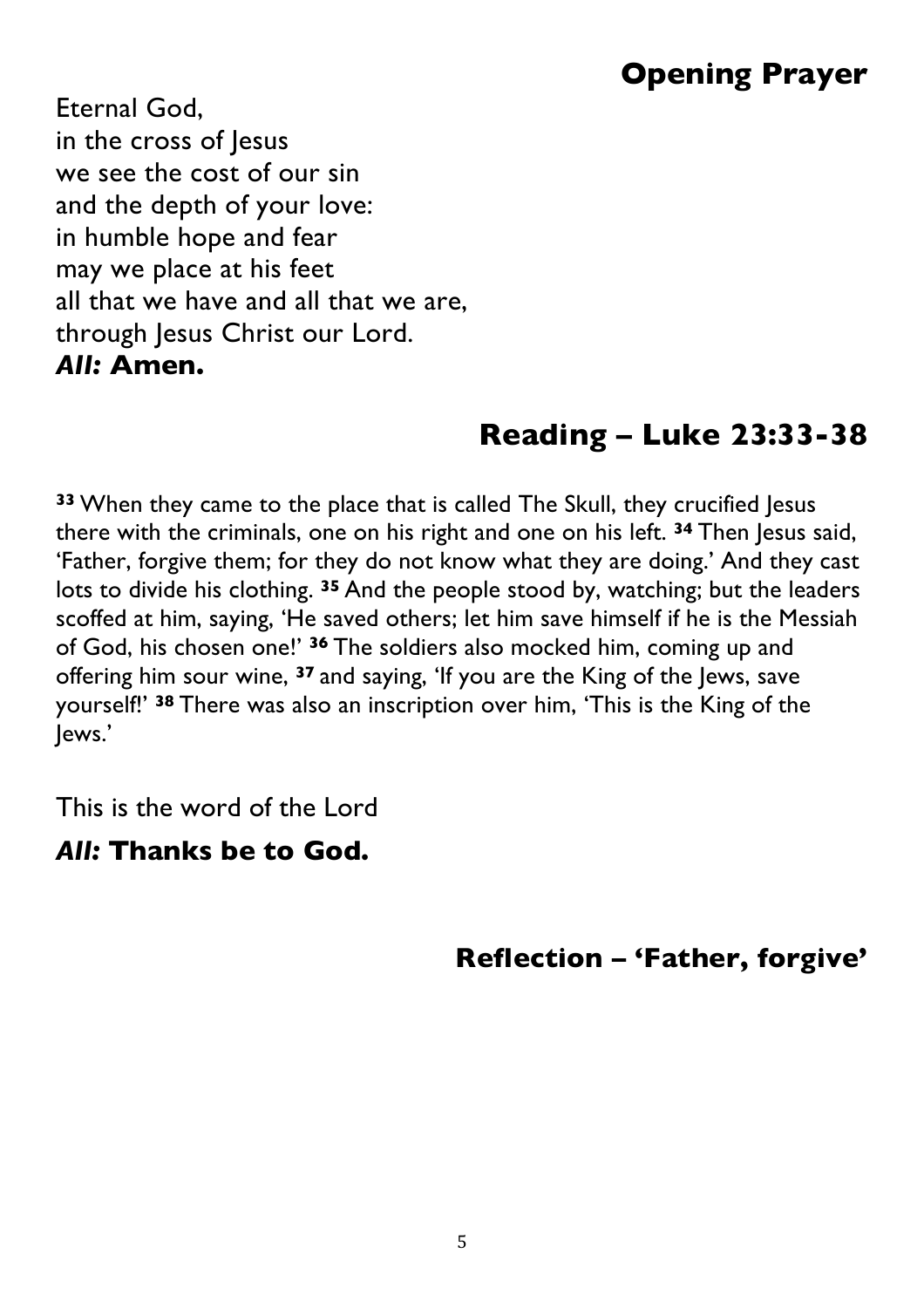*sung by St Martin's Voices*

Were you there when they crucified my Lord? Were you there when they crucified my Lord? O, sometimes it causes me to tremble, tremble, tremble, Were you there when they crucified my Lord?

Were you there when they nailed him to the tree? Were you there when they nailed him to the tree? O, sometimes it causes me to tremble, tremble, tremble, Were you there when they nailed him to the tree?

Were you there when they pierced him in the side? Were you there when they pierced him in the side? O, sometimes it causes me to tremble, tremble, tremble, Were you there when they pierced him in the side?

Were you there when they laid him in the tomb? Were you there when they laid him in the tomb? O, sometimes it causes me to tremble, tremble, tremble, Were you there when they laid him in the tomb?

Were you there when he rose from out the tomb? Were you there when he rose from out the tomb? O, sometimes it causes me to tremble, tremble, tremble, Were you there when he rose from out the tomb?

*American Spiritual*

### *Silence for Reflection*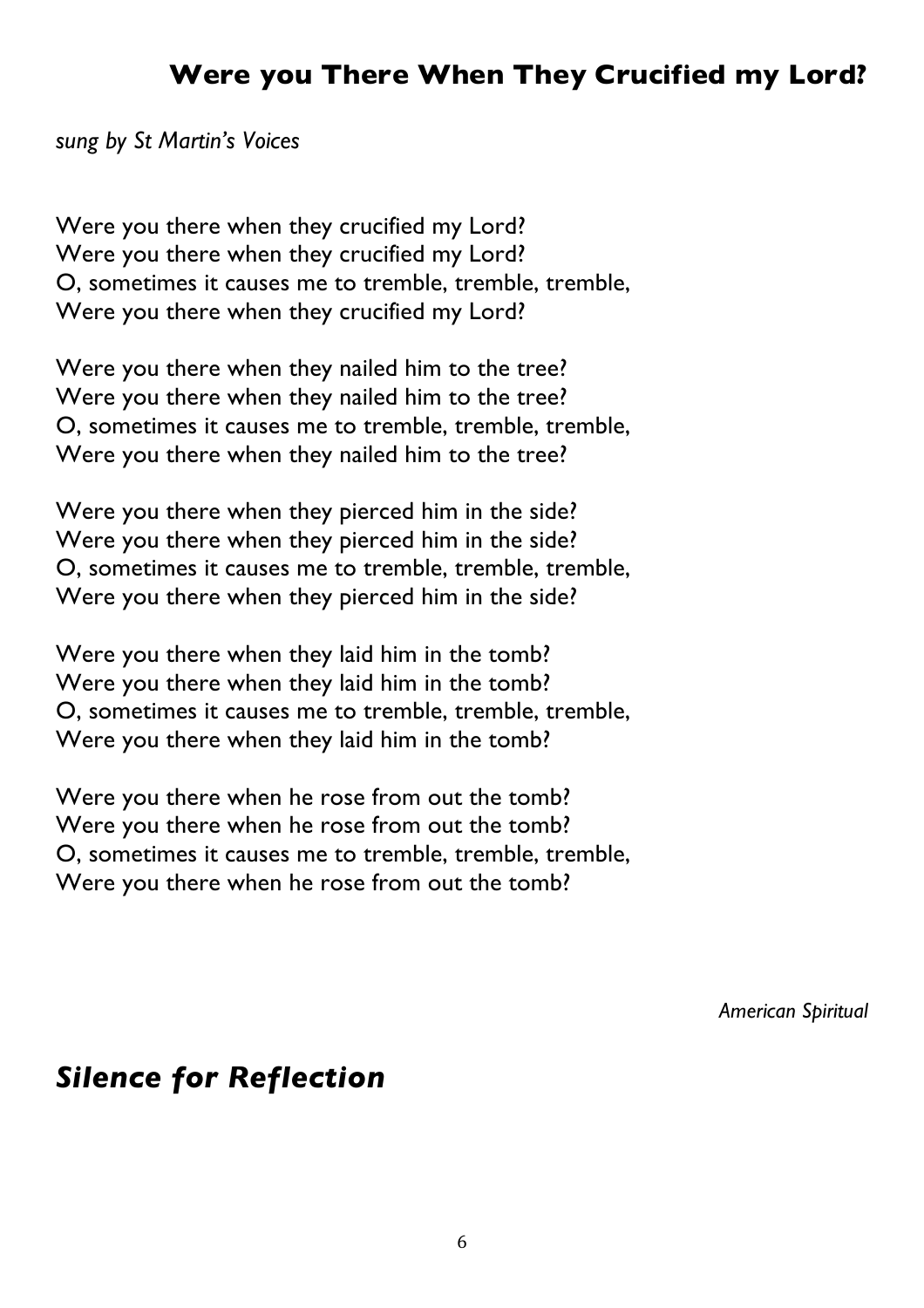# **Reading – Luke 23:39-43**

**<sup>39</sup>** One of the criminals who were hanged there kept deriding him and saying, 'Are you not the Messiah? Save yourself and us!' **<sup>40</sup>** But the other rebuked him, saying, 'Do you not fear God, since you are under the same sentence of condemnation? **<sup>41</sup>** And we indeed have been condemned justly, for we are getting what we deserve for our deeds, but this man has done nothing wrong.' **<sup>42</sup>** Then he said, 'Jesus, remember me when you come into your kingdom.' **<sup>43</sup>** He replied, 'Truly I tell you, today you will be with me in Paradise.'

This is the word of the Lord

#### *All:* **Thanks be to God.**

# **Reflection – 'Today you will be with me in Paradise'**

### **O sacred head sore wounded – J.S. Bach**

*sung by St Martin's Voices*

O sacred head, sore wounded, Defiled and put to scorn; O kingly head, surrounded With mocking crown of thorn: What sorrow mars thy grandeur? Can death thy bloom deflower? O countenance whose splendour The hosts of heaven adore!

In thy most bitter passion My heart to share doth cry, With thee for my salvation Upon the cross to die. Ah, keep my heart thus movèd To stand thy cross beneath, To mourn thee, well-belovèd, Yet thank thee for thy death.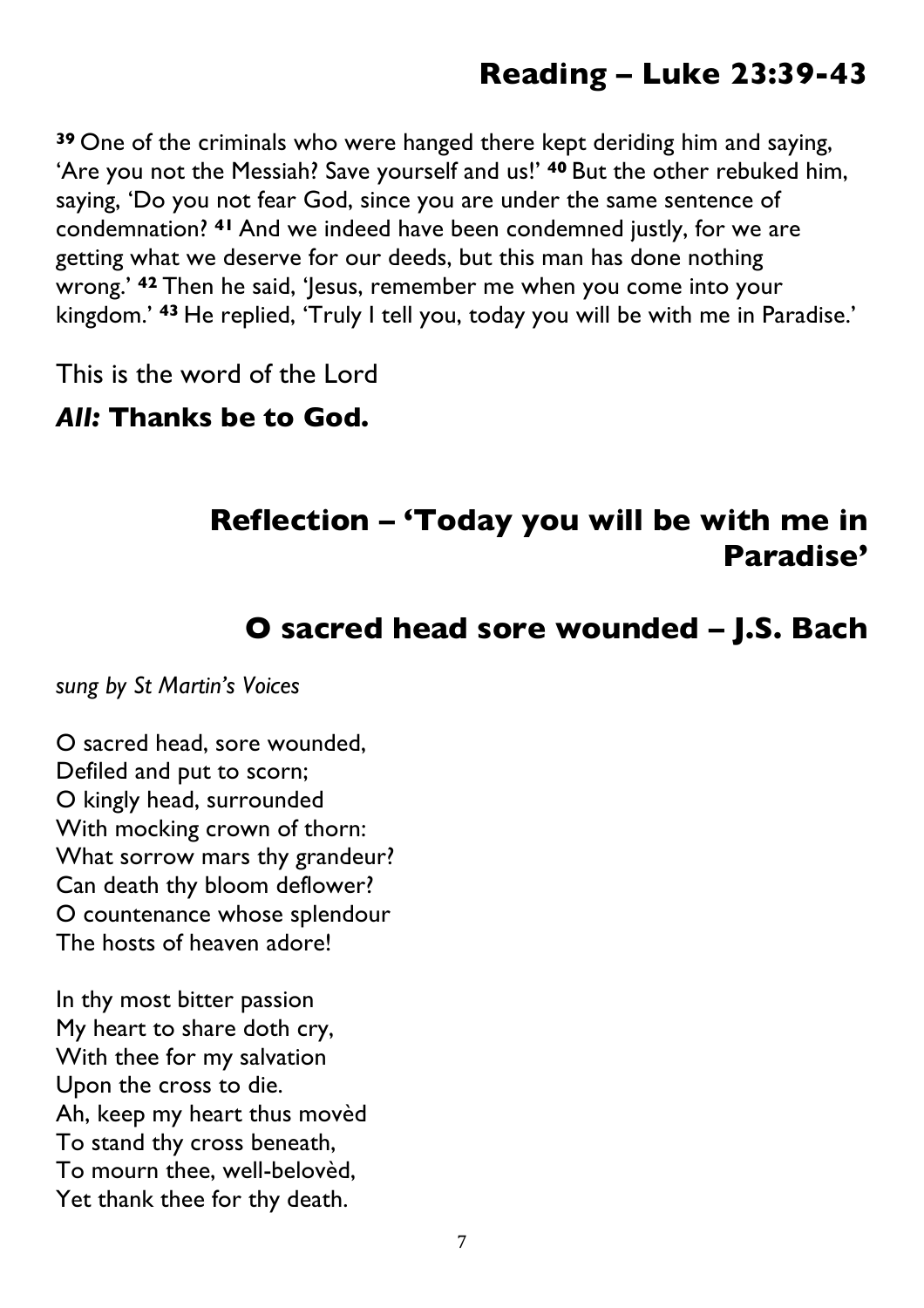My days are few, O fail not, With thine immortal power, To hold me that I quail not In death's most fearful hour: That I may fight befriended, And see in my last strife To me thine arms extended Upon the cross of life.

*'O Haupt voll Blut und Wunden' Paulus Gerhardt (1607-1676) attributed after Arnuf von Loewen (1200-1250)* 

*translated Robert Seymour Bridges (1844-1930)*

## *Silence for Reflection*

## **Reading – Mark 15:33-38**

**<sup>33</sup>** When it was noon, darkness came over the whole land until three in the afternoon. **<sup>34</sup>** At three o'clock Jesus cried out with a loud voice, 'Eloi, Eloi, lema sabachthani?' which means, 'My God, my God, why have you forsaken me?" **<sup>35</sup>** When some of the bystanders heard it, they said, 'Listen, he is calling for Elijah.' **<sup>36</sup>** And someone ran, filled a sponge with sour wine, put it on a stick, and gave it to him to drink, saying, 'Wait, let us see whether Elijah will come to take him down.' **<sup>37</sup>** Then Jesus gave a loud cry and breathed his last. **<sup>38</sup>** And the curtain of the temple was torn in two, from top to bottom.

This is the word of the Lord

#### *All:* **Thanks be to God.**

**Reflection – 'My God, my God, why have you forsaken me?'**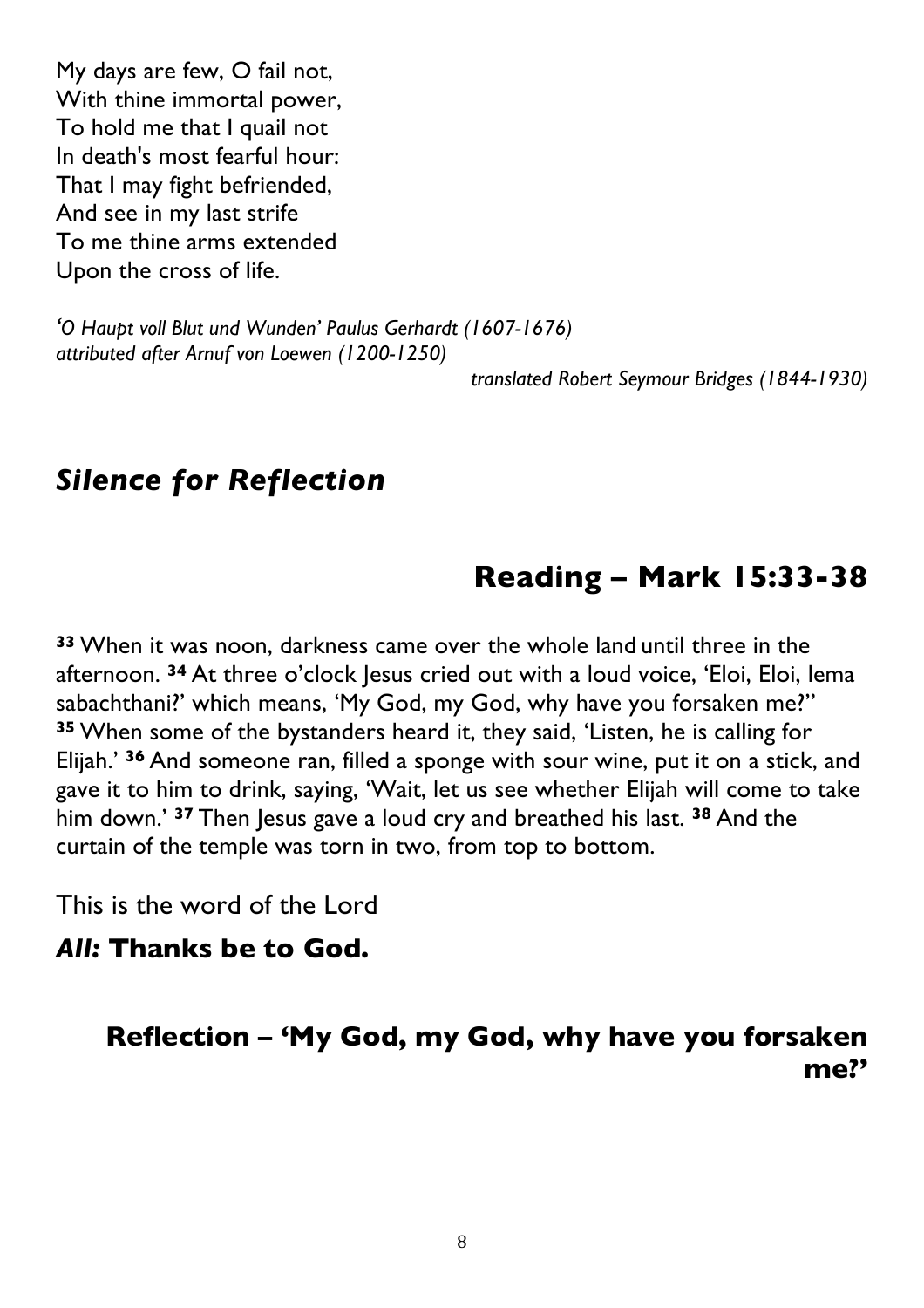#### **When I survey the wondrous cross**

#### *sung by St Martin's Voices*

- 1 When I survey the wondrous cross on which the Prince of glory died, my richest gain I count but loss, and pour contempt on all my pride.
- 2 Forbid it, Lord, that I should boast save in the cross of Christ, my God! All the vain things that charm me most, I sacrifice them through his blood.
- 3 See, from his head, his hands, his feet, sorrow and love flow mingled down. Did e'er such love and sorrow meet, or thorns compose so rich a crown?
- 4 His dying crimson, like a robe, spreads o'er his body on the tree; then am I dead to all the globe, and all the globe is dead to me.
- 5 Were the whole realm of nature mine, that were a present far too small. Love so amazing, so divine, demands my soul, my life, my all.

*Isaac Watts (1674-1748)*

# *Silence for Reflection*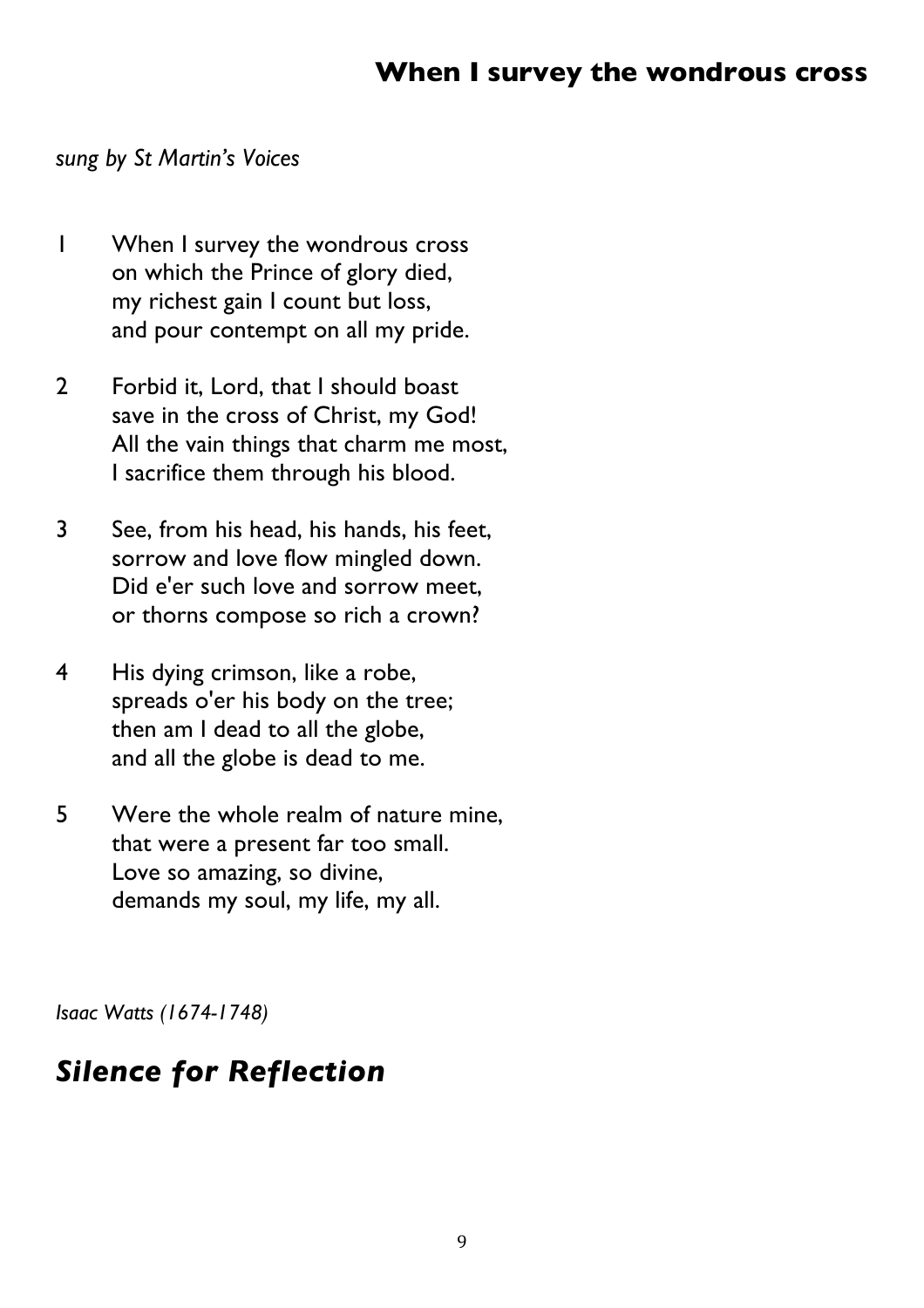# **The Lord's Prayer**

Standing at the foot of the cross, as our Saviour taught us so we pray,

**Our Father, who art in heaven, hallowed be thy name; thy kingdom come; thy will be done; on earth as it is in heaven. Give us this day our daily bread. And forgive us our trespasses, as we forgive those who trespass against us. And lead us not into temptation; but deliver us from evil. For thine is the kingdom, the power and the glory, for ever and ever. Amen.**

# **The Burial Gospel – John 19:38-42**

**<sup>38</sup>** After these things, Joseph of Arimathea, who was a disciple of Jesus, though a secret one because of his fear of the Jews, asked Pilate to let him take away the body of Jesus. Pilate gave him permission; so he came and removed his body. **<sup>39</sup>** Nicodemus, who had at first come to Jesus by night, also came, bringing a mixture of myrrh and aloes, weighing about a hundred pounds. **<sup>40</sup>** They took the body of Jesus and wrapped it with the spices in linen cloths, according to the burial custom of the Jews. **<sup>41</sup>** Now there was a garden in the place where he was crucified, and in the garden there was a new tomb in which no one had ever been laid. **<sup>42</sup>** And so, because it was the Jewish day of Preparation, and the tomb was nearby, they laid Jesus there.

*Whilst the Gospel is being read, the cross is carried out. The service ends and we depart in quiet.*